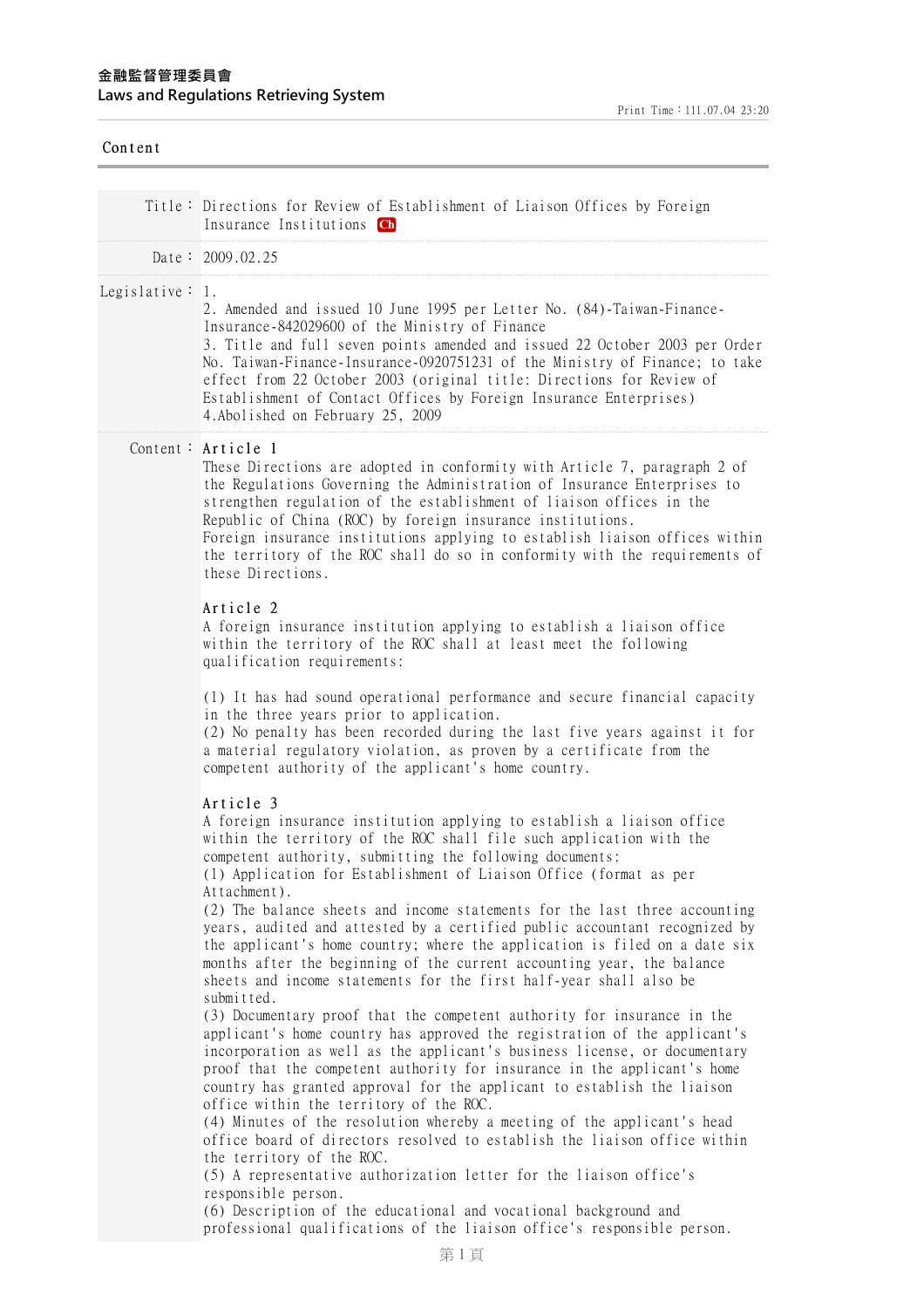(7) A rating certificate from an insurance rating agency recognized by the competent authority. (8) A written proposal for the establishment of the liaison office. (9) Documentation issued by the competent authority in the applicant's home country certifying that no penalty has been recorded during the last five years against the applicant for a material regulatory violation. (10) Such other documents as the competent authority may require. Application for Establishment of Liaison Office by Foreign Insurance Institution Date: Year / Month / Date Case No: To: [name of competent authority] Subject: Application for establishment permission is hereby filed, with one set of the required documents attached hereto, under the Directions for Review of Establishment of Liaison Offices by Foreign Insurance Institutions. Description: 1. Significant application particulars: (1) Head office company name: (in Chinese) (in the original foreign language) (2) Head office address: (3) Intended name of liaison office: (in Chinese) (in the original foreign language) (4) Intended address of liaison office: (5) Intended establishment date: 2. Attachments: (1) Balance sheets and income statements for the last three accounting years, audited and attested by a certified public accountant recognized by the applicant's home country; where the application is filed on a date six months after the beginning of the current accounting year of the head office, the financial statements for the first half-year shall also be submitted. (2) Documentary proof that the competent authority for insurance in the applicant's home country has approved the registration of the applicant's incorporation as well as the applicant's business license, or documentary proof that the competent authority for insurance in the applicant's home country has granted approval for the applicant to establish the liaison office within the territory of the ROC. (3) Minutes of the resolution whereby a meeting of the applicant's head office board of directors resolved to establish the liaison office within the territory of the Republic of China. (4) A representative authorization letter for the liaison office's responsible person. (5) Description of the educational and vocational background and professional qualifications of the liaison office's responsible person. (6) A rating certificate from an insurance rating agency recognized by the competent authority. (7) A written proposal for the establishment of the liaison office. (8) Documentation issued by the competent authority in the applicant's home country certifying that no penalty has been recorded during the last five years against it for a material regulatory violation. (9) Such other documents as the competent authority may require. Name of applicant (i.e. head office): (Signature/Chop) Name of representative:

Address: